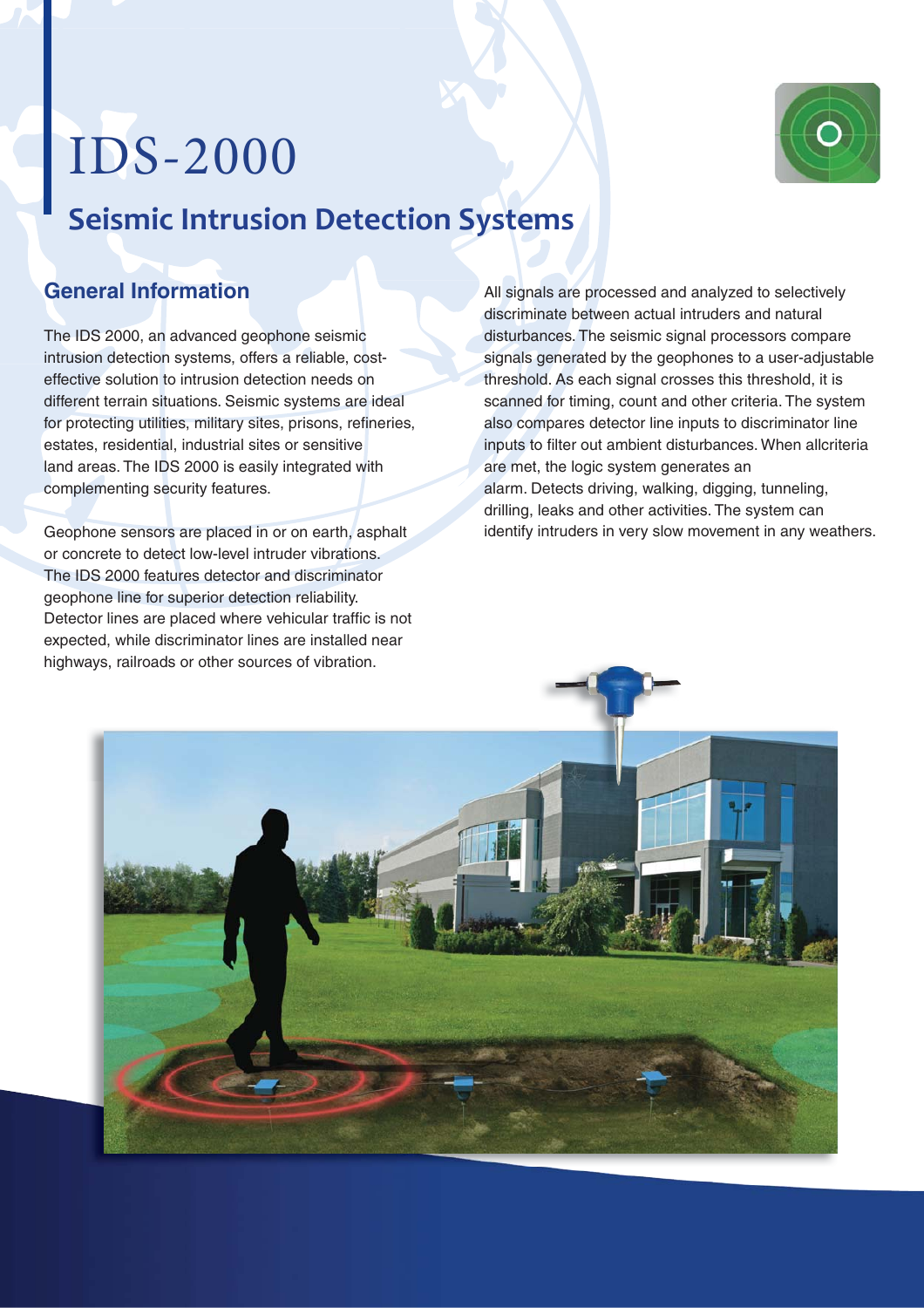

Discreet Signal IP, RS232, and RS422, wired or Discreet Signal IP, RS232, and RS422, wired o<br>wireless. Theory of Operation Seismic signals generated by any intruder, generate electric signal thru the sensor strings, The electric signal amplified and processed by the GTSRU (electronic board). The GTSRU innovative adaptive learning algorithm analyzed the signals to reliable decision.



GTSRU can analyze simultaneously up to 8 seismic channels, integrate sensors from others security systems, fences, indoor or outdoor detectors and automatically activate systems based on definition, up to 16 dry contacts for any requirements (lights, Horn, siren, automatic door locks, siren, SMS, beeper, etc.).GTSRU can communicate IP, RS232, and RS422, wired or wireless.

Computerized control center hardware and innovative software can operate the system to meet any customer requirement.





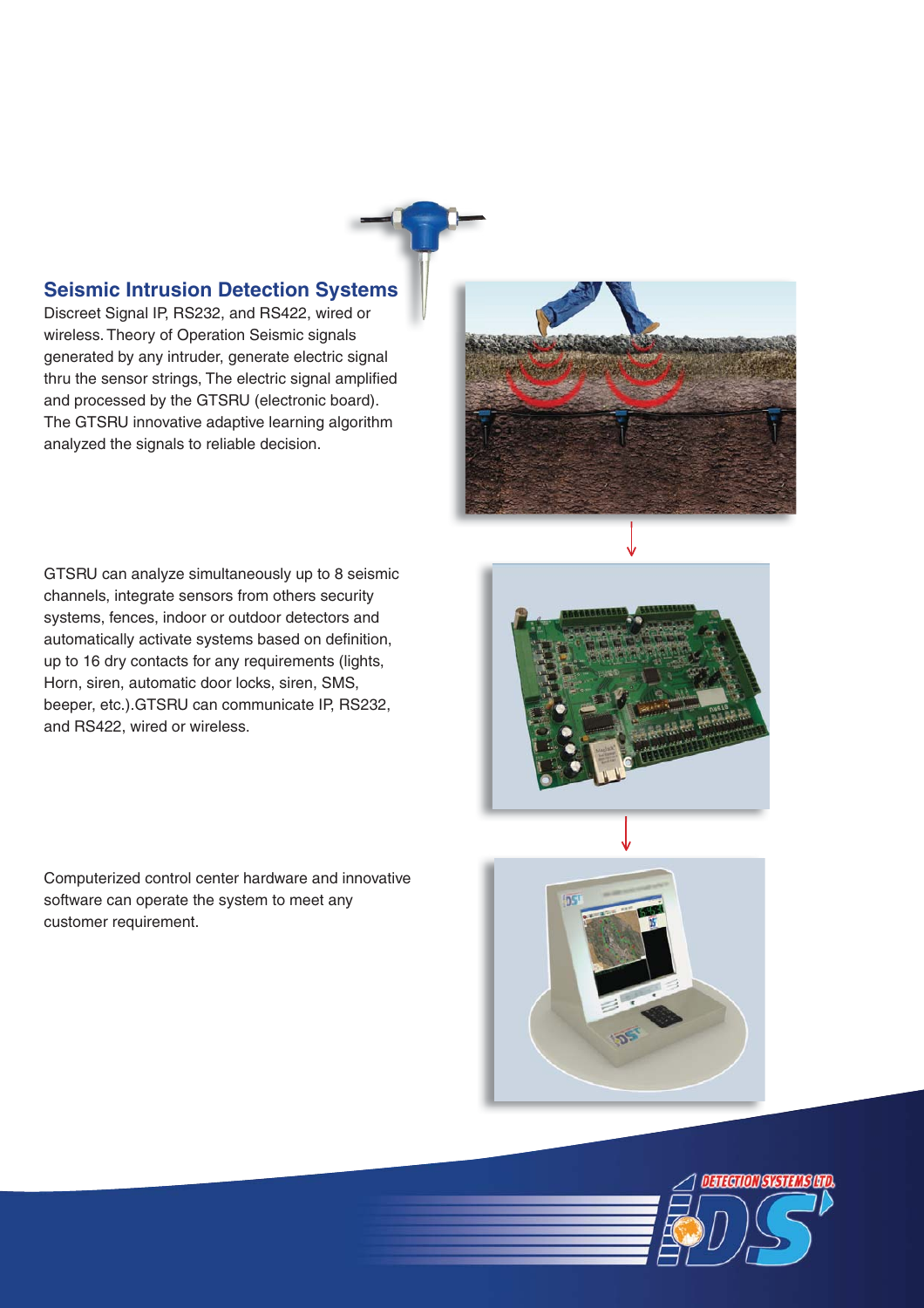## IDS-2000



## **Reliability**

- All-weather system. Unaffected by extreme temperature extremes or weather conditions.
- Solid-state technology utilizes the latest in integrated circuit design and long term reliability.
- A buried system is difficult to locate approach or compromise for increased security.
- Discriminator geophones screen out ambient noises and vibrations to reduce nuisance alarms.
- An optional audio system monitors intruder noise or movement to verify intruder presence versatility.
- Geophone sensors are easily installed in concrete, asphalt or dirt. Sensors are terrain-following, ideal for hilly or irregular sites.
- Modular zoning allows easy expansion of detection zones by simply adding geophones and/or discriminator lines to the basic system.
- Portable systems can protect construction sites or other areas requiring temporary security.
- Outputs provided to drive sirens, turn on lights, and connect to a central station or CCTV